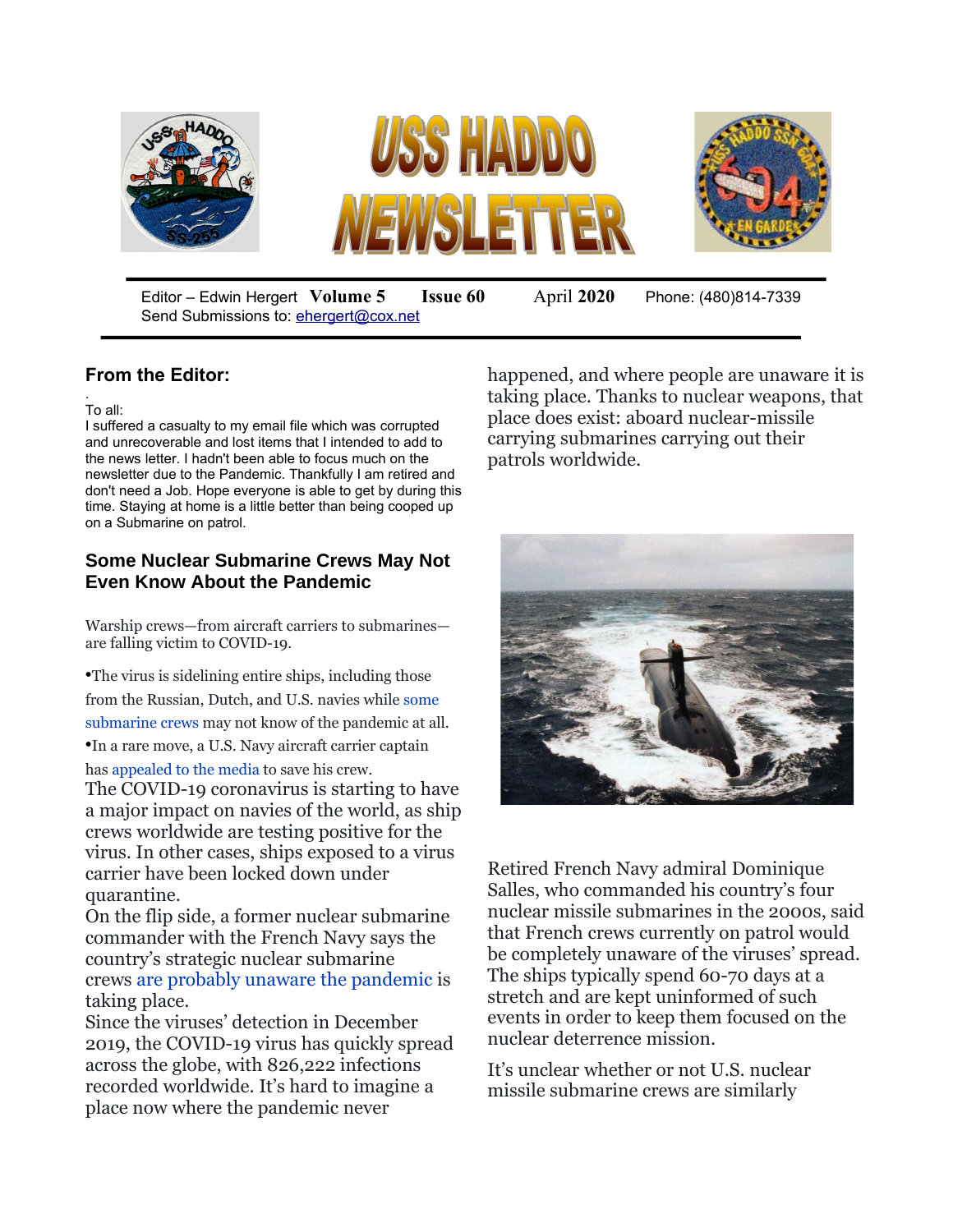uninformed of the pandemic. The U.S. Navy [operates](https://fas.org/blogs/security/2018/05/ssbnpatrols1960-2017/) fourteen Ohio-class ballistic missile submarines, with eight or nine normally at sea and four or five on "hard alert," which means they are on station and ready to fulfill their mission. Ohio-class subs typically spend 70 days at a time at sea.

Meanwhile, sailors on two U.S. Navy nuclear-powered aircraft carriers, USS*Ronald Reagan* and USS *Theodore Roosevelt*, have tested positive for COVID-19.

## **Emails**

## 2020 Reunion Ralph Stroede

In the last newsletter I stated I would be stepping down from leading the committee for Haddo Reunions. At that time, Ray Butters stepped up and volunteered to take the lead for the 2020 reunion. Unfortunately, there has been a turn of events. I recently received the following from Ray indicating that he needed to back out of putting together the next reunion. Please see Ray's communique below.

As Ray has asked, if anyone else is interested, please contact him directly to talk about what progress was made. PLEASE NOTE: Ray brings up a good point in light of the recent events with the coronavirus spreading across the US and the many venues that have been cancelled already. Maybe it is time to step back and plan for the next gathering in 2021 after things "calm down".

Ralph Stroede

Ray Butters Writes: